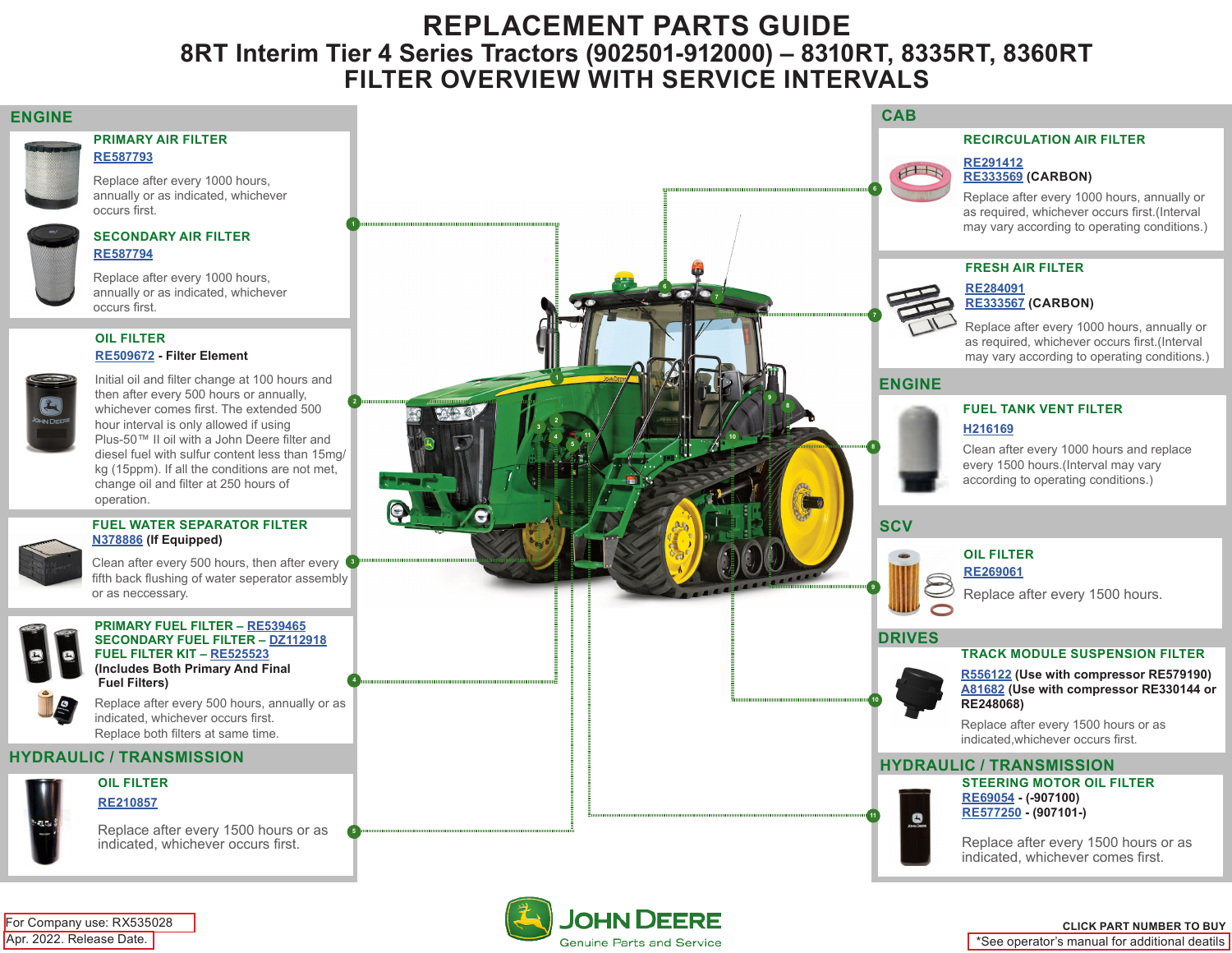# **CAPACITIES 8RT Interim Tier 4 Series Tractors (902501-912000) – 8310RT, 8335RT, 8360RT**

| <b>CAPACITIES</b> (Approximate):                                    | <b>Transmission and Hydraulic System:</b> |
|---------------------------------------------------------------------|-------------------------------------------|
| <b>Fuel Tank:</b>                                                   | Hy-Gard™<br>.258 L (68.3 gal)             |
| <b>Cooling System:</b><br>Cool-Gard™ II                             |                                           |
| <b>Crankcase including Filter:</b><br>Plus-50™ II<br>25 L (6.6 gal) |                                           |